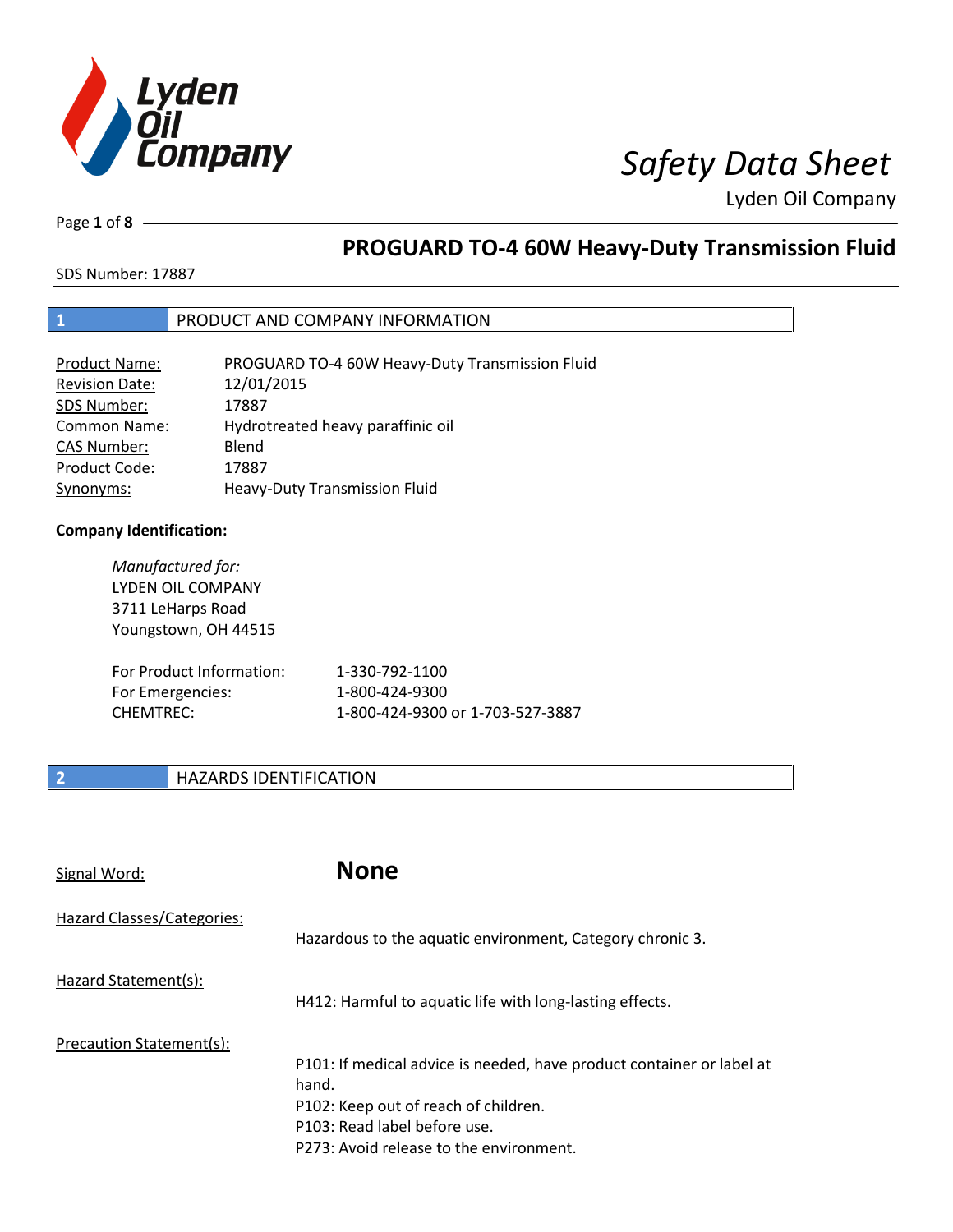

Page **2** of **8**

# **PROGUARD TO-4 60W Heavy-Duty Transmission Fluid**

SDS Number: 17887

Other Hazard Statement(s):

Repeated skin contact may cause dermatitis or an oil acne.

|  | COMPOSITION / INFORMATION ON INGREDIENTS |
|--|------------------------------------------|
|--|------------------------------------------|

Ingredients:

*Mixture of the substances listed below with nonhazardous additions.*

| <b>Chemical Name</b>                                      | <b>CAS Number</b> | Percentage |
|-----------------------------------------------------------|-------------------|------------|
| Distillates (petroleum), solvent-dewaxed heavy paraffinic | 64742-65-0        | $10-20$    |
| Residual oils, petroleum, solvent dewaxed                 | 64742-62-7        | 70-80      |
| Additives                                                 | N/A               | < 10       |

*\*Any concentration shown as a range is to protect confidentiality or is due to batch variation.*

| $\vert$ 4 | <b>FIRST AID MEASURES</b> |
|-----------|---------------------------|
|           |                           |

### Description of First Aid Measures:

| Inhalation:   |                                                                                                                   |
|---------------|-------------------------------------------------------------------------------------------------------------------|
|               | If symptoms develop, move victim to fresh air. If symptoms persist,<br>obtain medical attention.                  |
| Skin Contact: |                                                                                                                   |
|               | Wash with soap and water. Remove contaminated clothing and wash<br>before reuse. Get medical attention if needed. |
| Eye Contact:  |                                                                                                                   |
|               | Rinse opened eye for several minutes under running water. If<br>symptoms persist, consult medical attention.      |
| Ingestion:    |                                                                                                                   |
|               | Rinse mouth with water. If symptoms develop, obtain medical<br>attention.                                         |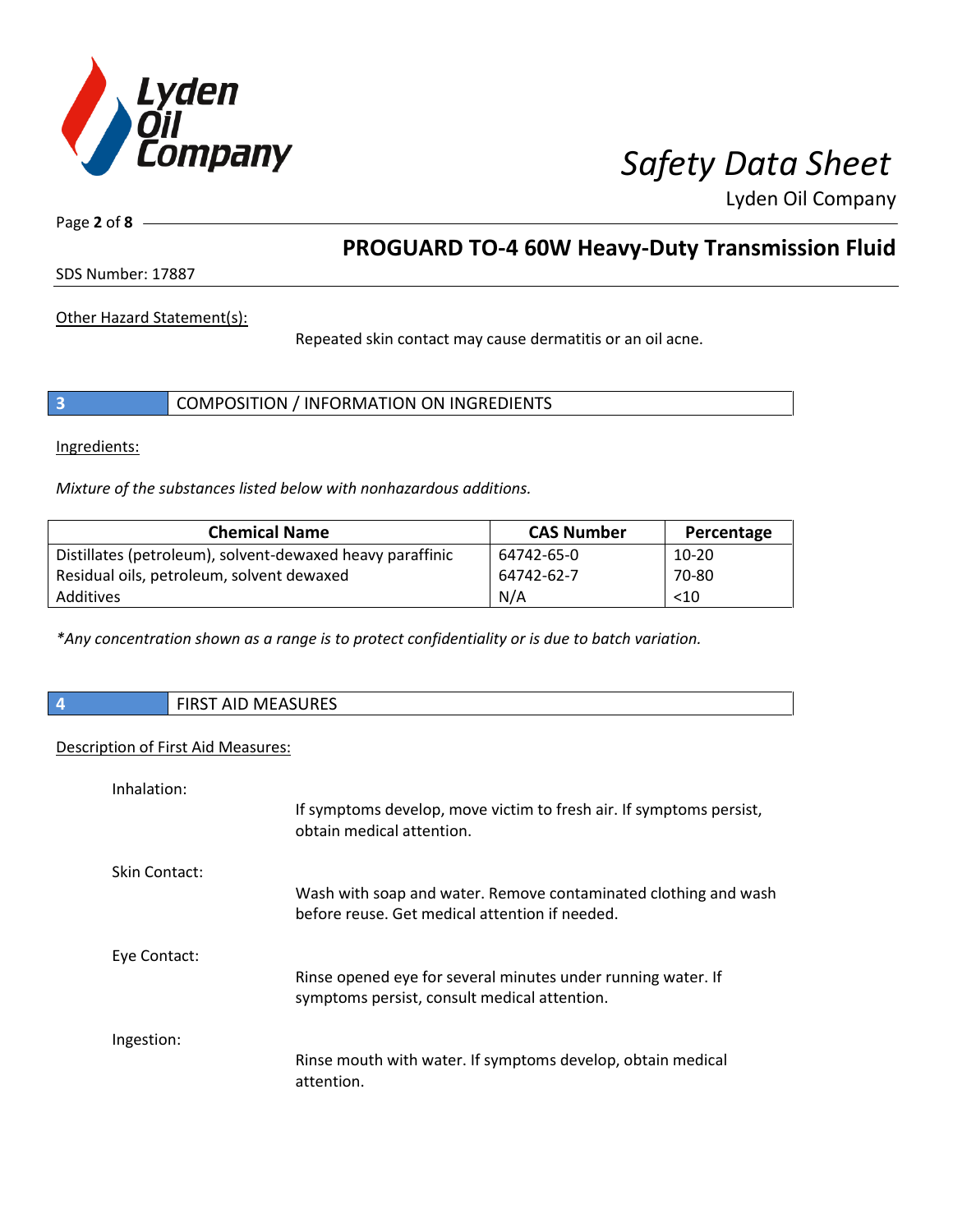

Page **3** of **8**

Lyden Oil Company

|                                                       | <b>PROGUARD TO-4 60W Heavy-Duty Transmission Fluid</b>                                                                                                                                            |  |
|-------------------------------------------------------|---------------------------------------------------------------------------------------------------------------------------------------------------------------------------------------------------|--|
| SDS Number: 17887                                     |                                                                                                                                                                                                   |  |
| Symptoms and Effects, both acute and delayed:         | No further relevent data available.                                                                                                                                                               |  |
| <b>Recommended Actions:</b>                           | Treat symptomatically. Call a doctor or poison<br>control center for guidance.                                                                                                                    |  |
| 5<br>FIRE FIGHTING MEASURES                           |                                                                                                                                                                                                   |  |
| Recommended Fire-Extinguishing Equipment:             | Use dry powder, foam, or carbon dioxide fire<br>extinguishers. Water may be ineffective in fighting<br>an oil fire unless used by experienced fire fighters.                                      |  |
| Possible Hazards During a Fire:                       | Hazardous combustion products may include: A<br>complex mixture of airborne solid and liquid<br>particulates and gases (smoke). Carbon monoxide.<br>Unidentified organic and inorganic compounds. |  |
| <b>Recommendations to Firefighters:</b>               | No special measures required.                                                                                                                                                                     |  |
| $6\phantom{1}6$<br><b>ACCIDENTAL RELEASE MEASURES</b> |                                                                                                                                                                                                   |  |
| <b>Personal Precautions:</b>                          | Avoid contact with skin, eyes, and clothing.<br>Keep away from sources of ignition.                                                                                                               |  |
| <b>Emergency Procedures:</b>                          | Contain spilled material, collect in suitable and<br>properly labeled containers.                                                                                                                 |  |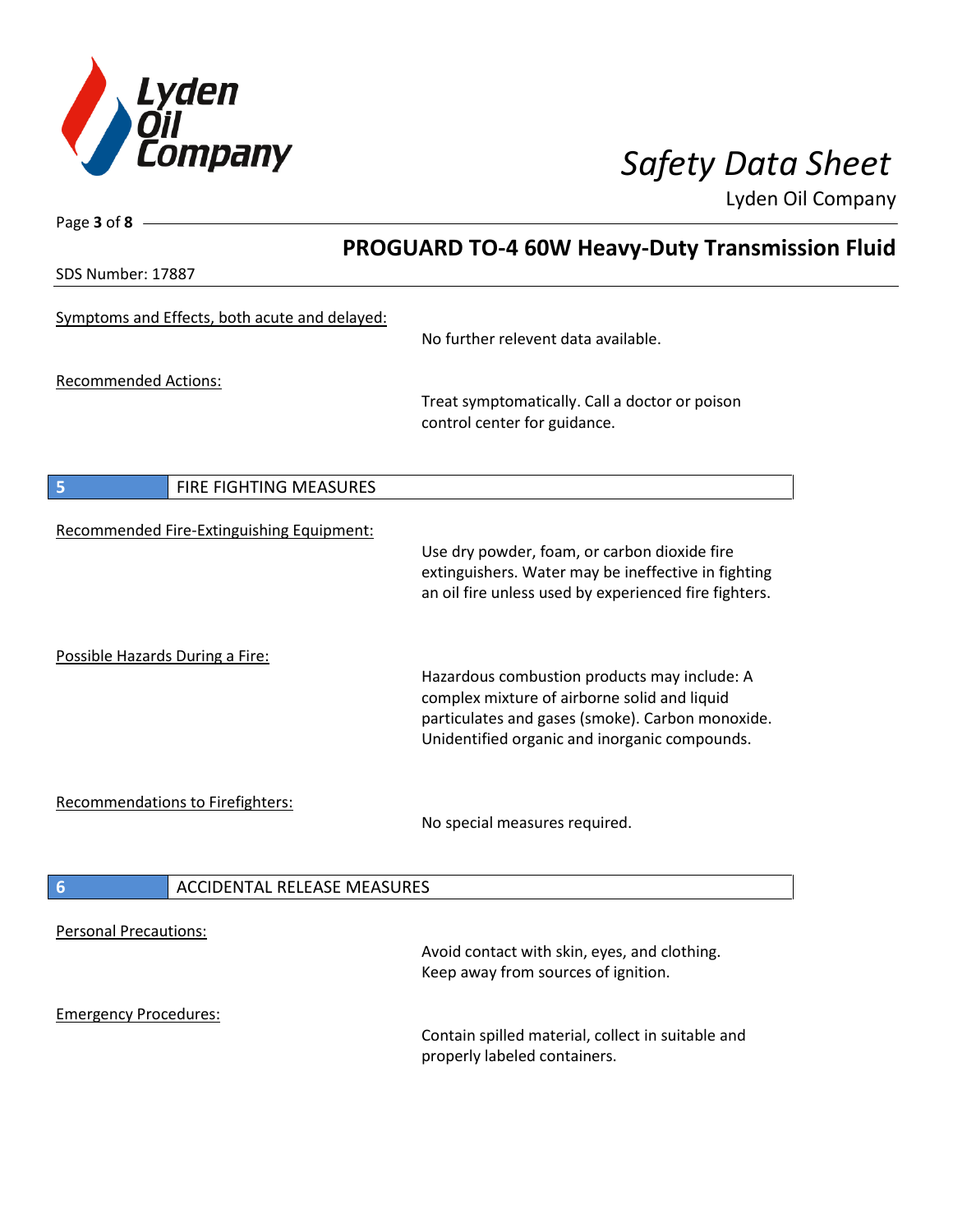

| Page 4 of 8                       |                                                                                                       |
|-----------------------------------|-------------------------------------------------------------------------------------------------------|
|                                   | <b>PROGUARD TO-4 60W Heavy-Duty Transmission Fluid</b>                                                |
| SDS Number: 17887                 |                                                                                                       |
| <b>Environmental Precautions:</b> |                                                                                                       |
|                                   | Do not allow to reach sewage system or any water                                                      |
|                                   | course.<br>Do not allow to enter ground waters.                                                       |
|                                   |                                                                                                       |
| Cleanup Procedures:               |                                                                                                       |
|                                   | Pick up excess with inert absorbant material.                                                         |
|                                   |                                                                                                       |
| HANDLING AND STORAGE<br>7         |                                                                                                       |
| <b>Handling Precautions:</b>      |                                                                                                       |
|                                   | Handle with care and avoid spillage on the floor.<br>Do not cut, weld, drill, grind, braze, or solder |
|                                   | container.                                                                                            |
| <b>Storage Requirements:</b>      |                                                                                                       |
|                                   | Keep container tightly sealed.                                                                        |
|                                   | Keep away from sources of ignition.                                                                   |
|                                   |                                                                                                       |
| $\boldsymbol{8}$                  | EXPOSURE CONTROLS / PERSONAL PROTECTION                                                               |
| <b>Exposure Limits:</b>           |                                                                                                       |
|                                   | -64742-65-0 Distillates (petroleum), solvent-dewaxed heavy paraffinic (10-20%):                       |
|                                   | ACGIH TLV - Long-term value: 5mg/m <sup>3</sup>                                                       |
|                                   | OSHA PEL - Long-term value: 5mg/m <sup>3</sup>                                                        |
| <b>Engineering Controls:</b>      |                                                                                                       |
|                                   | All ventilation should be designed in accordance<br>with OSHA standard (29 CFR 1910.94).              |
|                                   |                                                                                                       |
| Personal Protective Equipment:    | Wash hands before breaks and at the end of work.                                                      |
|                                   | Use safety glasses and gloves.                                                                        |
|                                   |                                                                                                       |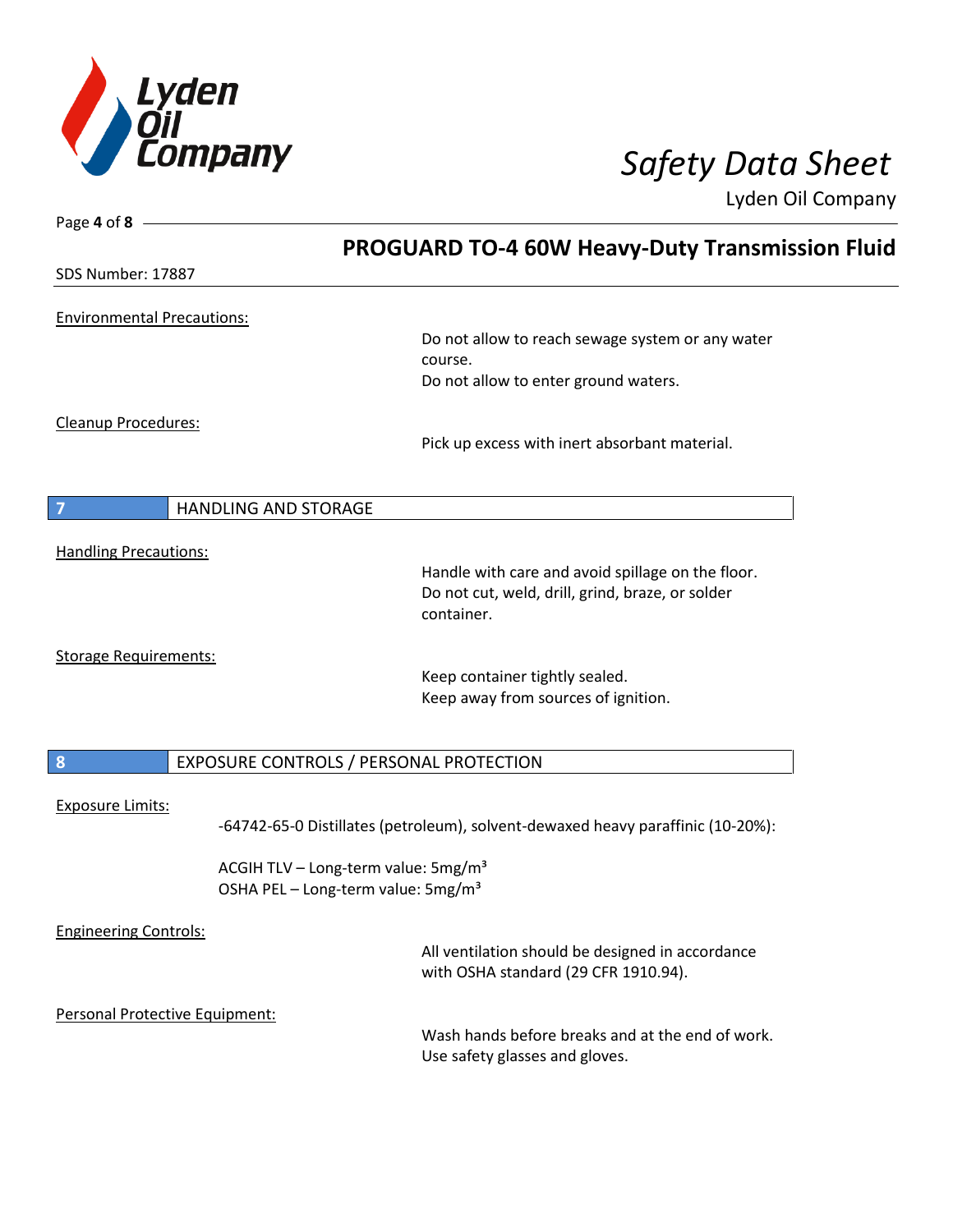

Page **5** of **8**

# **PROGUARD TO-4 60W Heavy-Duty Transmission Fluid**

SDS Number: 17887

## **9 PHYSICAL AND CHEMICAL PROPERTIES**

| Color:                        | Amber                        |
|-------------------------------|------------------------------|
| <b>Physical State:</b>        | Liquid                       |
| Odor:                         | Data not available           |
| Odor Threshold:               | Data not available           |
| pH:                           | Data not available           |
| <b>Melting Point:</b>         | Data not available           |
| <b>Boiling Point:</b>         | Data not available           |
| <b>Boiling Range:</b>         | Data not available           |
| Flash Point:                  | 200° C / 392° F (COC method) |
| <b>Evaporation Rate:</b>      | Data not available           |
| Flammability:                 | Data not available           |
| Flammability Limits:          | Data not available           |
| Vapor Pressure:               | Data not available           |
| Vapor Density:                | Data not available           |
| <b>Relative Density:</b>      | Data not available           |
| Solubilities:                 | Insoluble in water           |
| <b>Partition Coefficient:</b> | Data not available           |
| Auto-Ignition Temperature:    | Data not available           |
| Decomposition Temperature:    | Data not available           |
| Viscosity:                    | Data not available           |

| 10                          | STABILITY AND REACTIVITY |                                       |
|-----------------------------|--------------------------|---------------------------------------|
| Stability:                  |                          | Stable under normal conditions.       |
| Reactivity:                 |                          | Not reactive under normal conditions. |
| <b>Conditions to Avoid:</b> |                          |                                       |

Extreme temperature, sparks, open flame, and direct sunlight.

Hazardous Reactions:

No known hazardous reactions.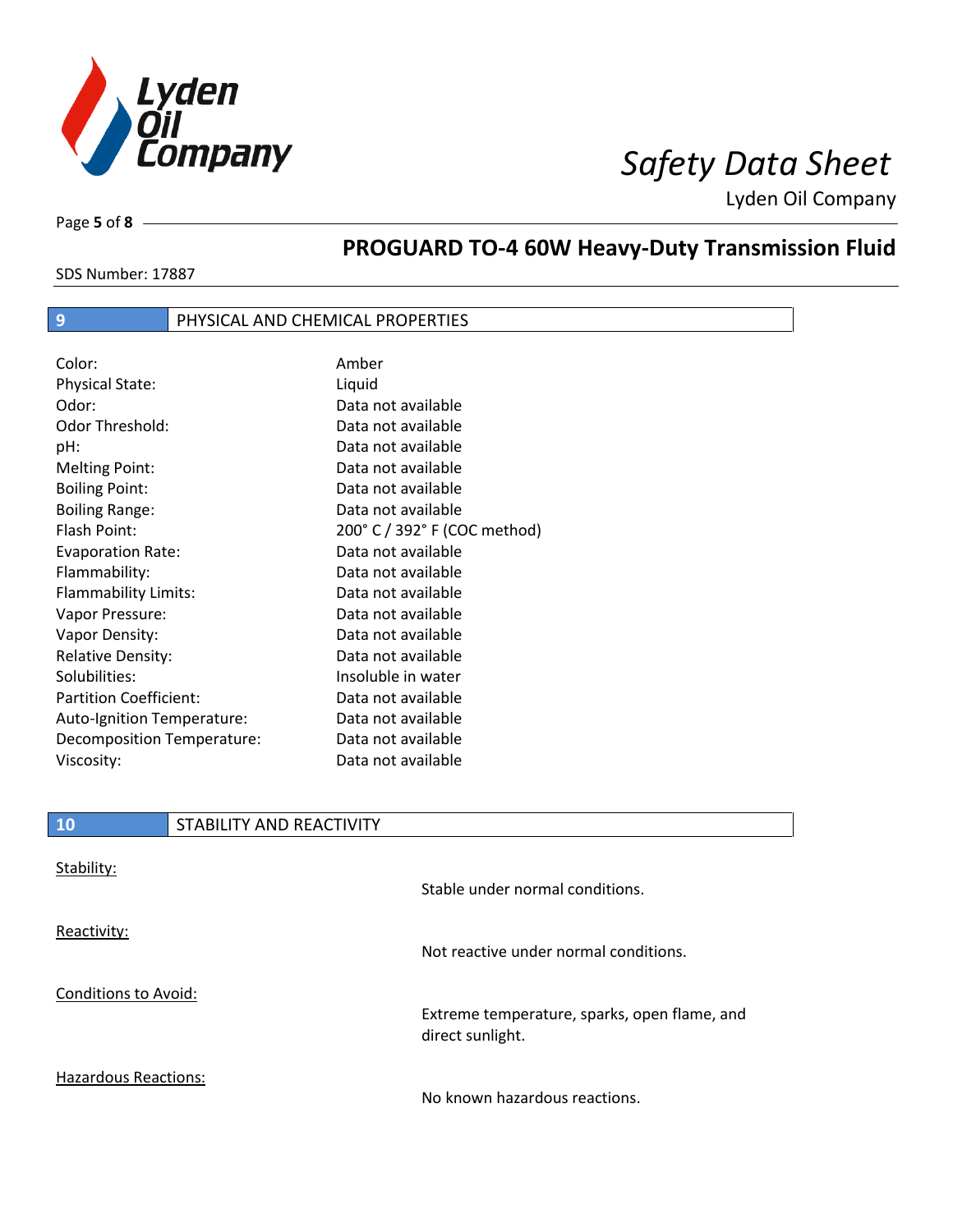

Page **6** of **8**

Lyden Oil Company

|                              |                                     | <b>PROGUARD TO-4 60W Heavy-Duty Transmission Fluid</b>                                                          |  |
|------------------------------|-------------------------------------|-----------------------------------------------------------------------------------------------------------------|--|
| SDS Number: 17887            |                                     |                                                                                                                 |  |
|                              | Incompatible Materials:             | No further relevant information available.                                                                      |  |
|                              | Decomposition Products:             | Hazardous decomposition products are not<br>expected to form.                                                   |  |
| 11                           | <b>TOXICOLOGICAL INFORMATION</b>    |                                                                                                                 |  |
| Routes of Exposure:          |                                     | Skin and eye contact are the primary routes of<br>exposure although exposure may occur following                |  |
| <b>Exposure Effects:</b>     |                                     | accidental ingestion.                                                                                           |  |
|                              |                                     | Repeated skin contact may cause dermatitis or an<br>oil acne.                                                   |  |
| <b>Measures of Toxicity:</b> |                                     | <b>Component Acute Toxicity Estimates:</b>                                                                      |  |
|                              |                                     | Residual oils, petroleum, solvent dewaxed:                                                                      |  |
|                              |                                     | Oral LD50: >5000 mg/kg (rat)<br>Dermal LD50: >2000 mg/kg (rabbit)<br>Inhalative LC50: 2.18 mg/l (4 hours) (rat) |  |
|                              | Carcinogenic/Mutagenic Precautions: | Non-carcinogenic and not expected to be<br>mutagentic.                                                          |  |
| 12                           | ECOLOGICAL INFORMATION              |                                                                                                                 |  |

## **12** ECOLOGICAL INFORMATION

Ecological Precautions:

Avoid exposing to the environment.

Ecological Effects:

No specific environmental or aquatic data available.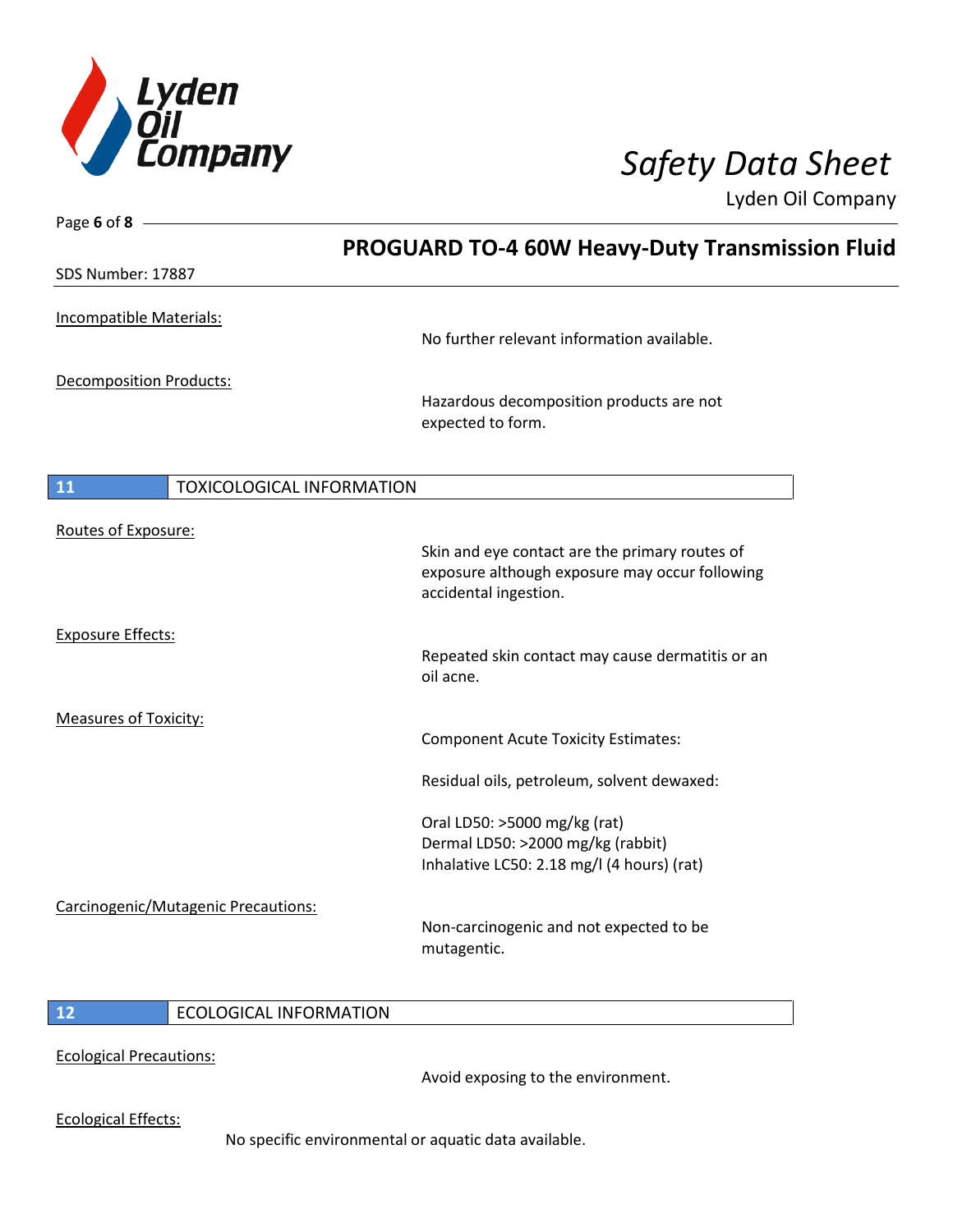

**PROGUARD TO-4 60W Heavy-Duty Transmission Fluid**

Lyden Oil Company

SDS Number: 17887

Page **7** of **8**

| 13                              | <b>DISPOSAL CONSIDERATIONS</b> |                                                  |
|---------------------------------|--------------------------------|--------------------------------------------------|
| Disposal Methods:               |                                |                                                  |
|                                 |                                | Dispose of waste material in accordance with all |
|                                 |                                | local, state, and federal requirements.          |
| <b>Disposal Containers:</b>     |                                |                                                  |
|                                 |                                | Use properly approved container for disposal.    |
| <b>Special Precautions:</b>     |                                |                                                  |
|                                 |                                | Do not flush to surface waters or drains.        |
|                                 |                                |                                                  |
| 14                              | <b>TRANSPORT INFORMATION</b>   |                                                  |
|                                 |                                |                                                  |
| <b>UN Number:</b>               | Data not available             |                                                  |
| <b>UN Shipping Name:</b>        | Data not available             |                                                  |
| <b>Transport Hazard Class:</b>  | Data not available             |                                                  |
| Packing Group:                  | Data not available             |                                                  |
| <b>Environmental Hazards:</b>   |                                |                                                  |
|                                 |                                | Data not available                               |
| <b>Bulk Transport Guidance:</b> |                                |                                                  |
|                                 |                                | Data not available                               |
| <b>Special Precautions:</b>     |                                |                                                  |
|                                 |                                | Not regulated by DOT.                            |
|                                 |                                |                                                  |
| 15                              | <b>REGULATORY INFORMATION</b>  |                                                  |

This material and all of its components are listed on the Inventory of Existing Chemical Substances under the Toxic Substances Control Act.